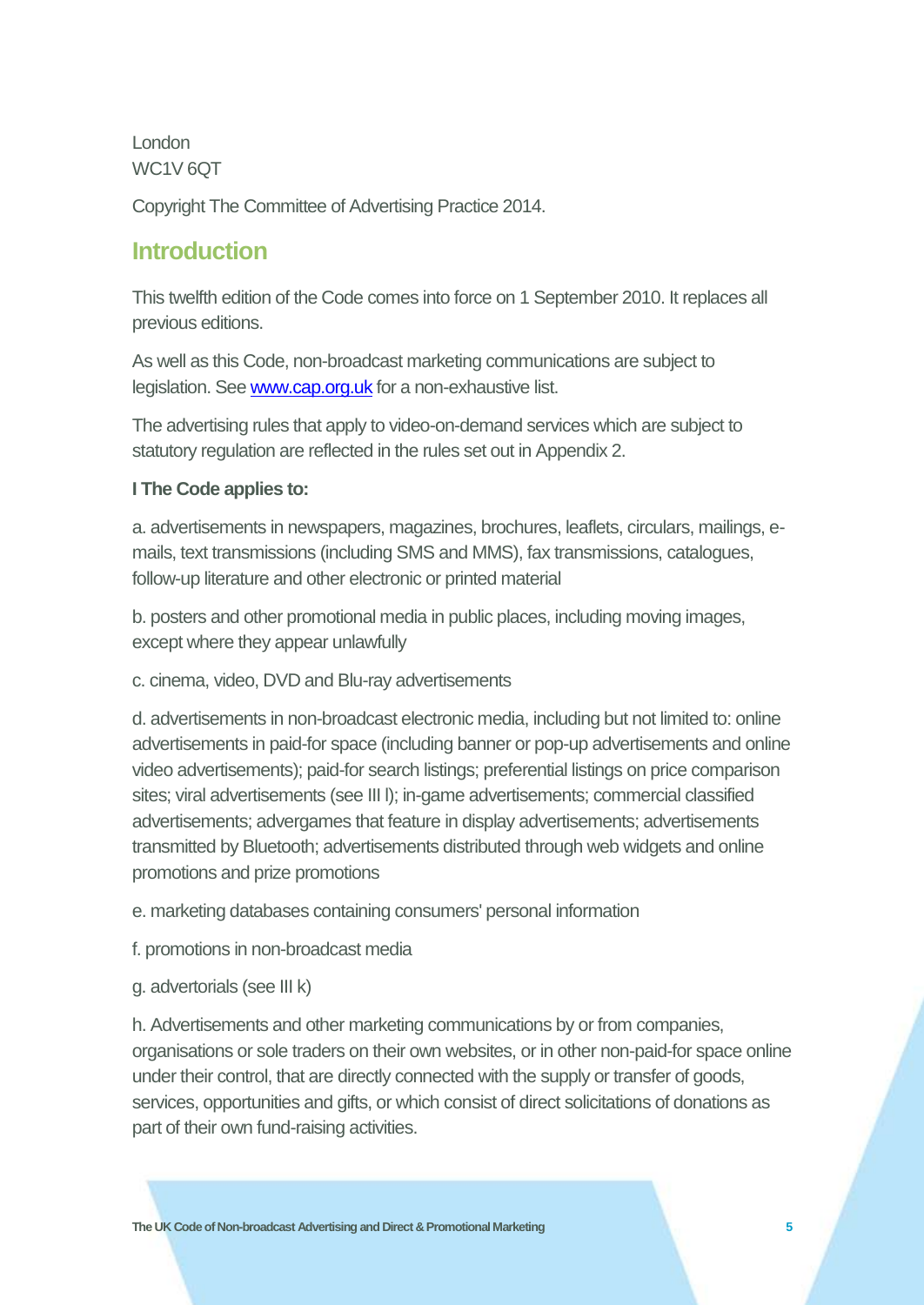### **II The Code does not apply to:**

a. broadcast advertisements (The BCAP Code sets out the rules that govern broadcast advertisements on any television channel or radio station licensed by Ofcom)

b. the contents of premium-rate services, which are the responsibility of PhonepayPlus; marketing communications that promote those services are subject to PhonepayPlus regulation and to the CAP Code

c. marketing communications in foreign media. Direct marketing communications that originate outside the United Kingdom and promotions and marketing communications on non-UK websites, if targeted at UK consumers, are subject to the jurisdiction of the relevant authority in the country from which they originate if that authority operates a suitable cross-border complaint system. If it does not, the Advertising Standards Authority (ASA) will take what action it can. Most members of the European Union, and many non-European countries, have a self-regulatory organisation that is a member of the European Advertising Standards Alliance (EASA). EASA co-ordinates the crossborder complaints system for its members (which include the ASA)

d. claims, in marketing communications in media addressed only to medical, dental, veterinary or allied practitioners, that relate to those practitioners' expertise

e. classified private advertisements, including those appearing online

f. statutory, public, police and other official notices or information, but not marketing communications, produced by public authorities and the like

g. works of art exhibited in public or private

h. private correspondence, including correspondence between organisations and their customers about existing relationships or past purchases

i. live oral communications, including telephone calls and announcements or direct approaches from street marketers

j. press releases and other public relations material not covered by part I above

k. editorial content; for example, of the media or of books and regular competitions such as crosswords

l. [Deleted 10 May 2018].

m. packages, wrappers, labels, tickets, timetables and price lists unless they advertise another product or a promotion or are visible in a marketing communication

n. point-of-sale displays, except those covered by the promotional marketing rules or the rolling paper and filter rules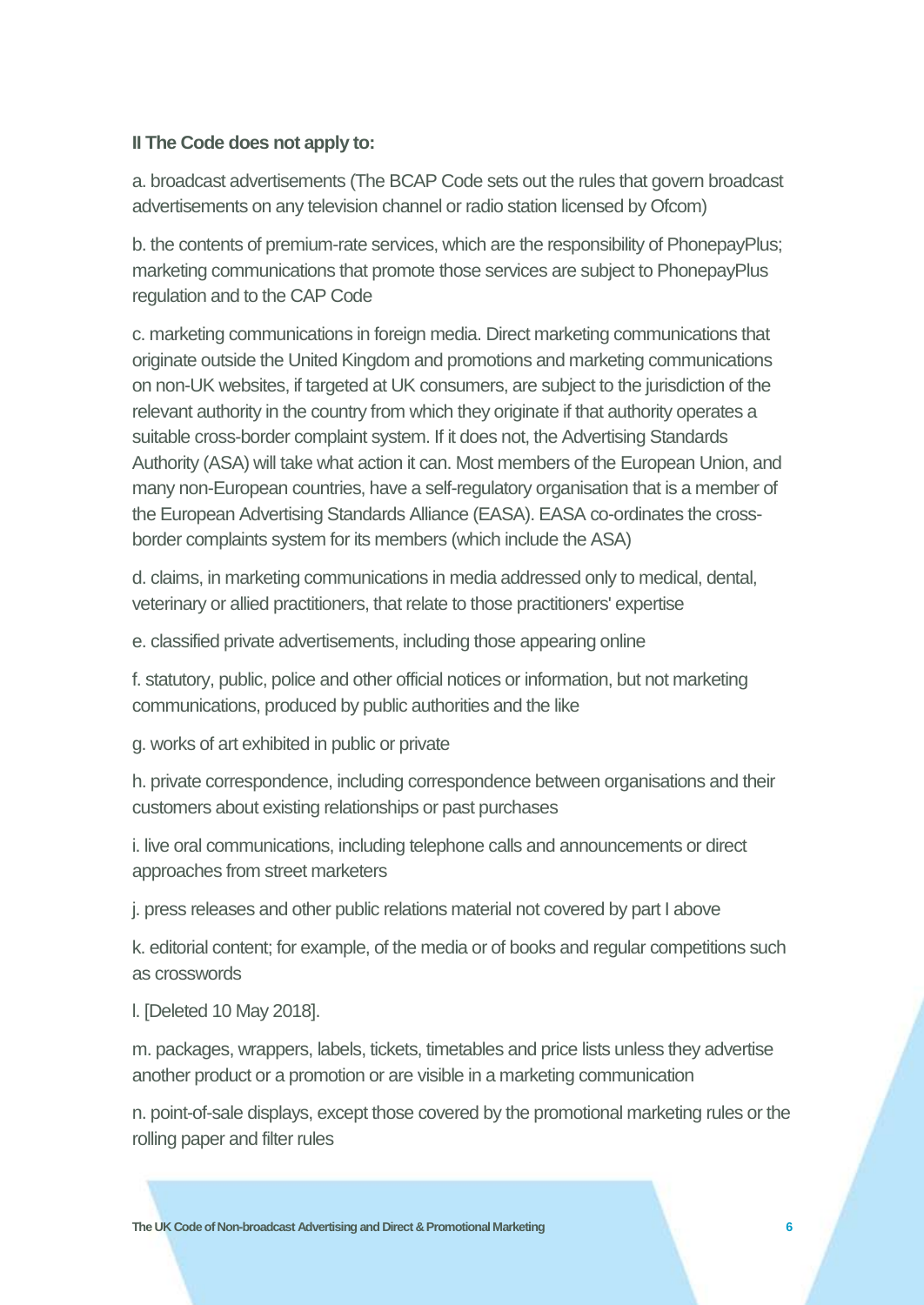o. political advertisements as defined in Section 7

p. marketing communications for causes and ideas in non-paid-for space, except where they contain a direct solicitation for donations as part of the marketer's own fund-raising activities

q. website content not covered by I d and I h, including (but not limited to) editorial content, news or public relations material, corporate reports and natural listings on a search engine or a price comparison site

r. sponsorship; marketing communications that refer to sponsorship are covered by the **Code** 

- s. customer charters and codes of practice
- t. investor relations (see III m)

u. 'heritage advertising' by or from companies, organisations or sole traders on their own websites, or in other non-paid for space online under their control, where that advertising is not part of their current promotional strategy and is placed in an appropriate context. In cases where advertisements or other marketing communications recently ruled against by the ASA are featured, rule 1.2 (the spirit of the Code) may be invoked to bring those advertisements or other marketing communications within remit.

## **III These definitions apply to the Code:**

a. a product encompasses goods, services, ideas, causes, opportunities, prizes or gifts

b. a consumer is anyone who is likely to see a given marketing communication, whether in the course of business or not

c. the United Kingdom covers the Isle of Man and the Channel Islands

d. a claim can be implied or direct, written, spoken or visual; the name of a product can constitute a claim

e. the Code is divided into numbered rules

f. a marketing communication includes all forms of communication listed in part I

g. a marketer includes an advertiser, promoter or direct marketer

h. a supplier is anyone who supplies a product that is sold by a distance-selling marketing communication (and can be the marketer)

i. a child is anyone under 16

j. a corporate subscriber includes corporate bodies such as limited companies in the UK, limited liability partnerships in England, Wales and Northern Ireland or any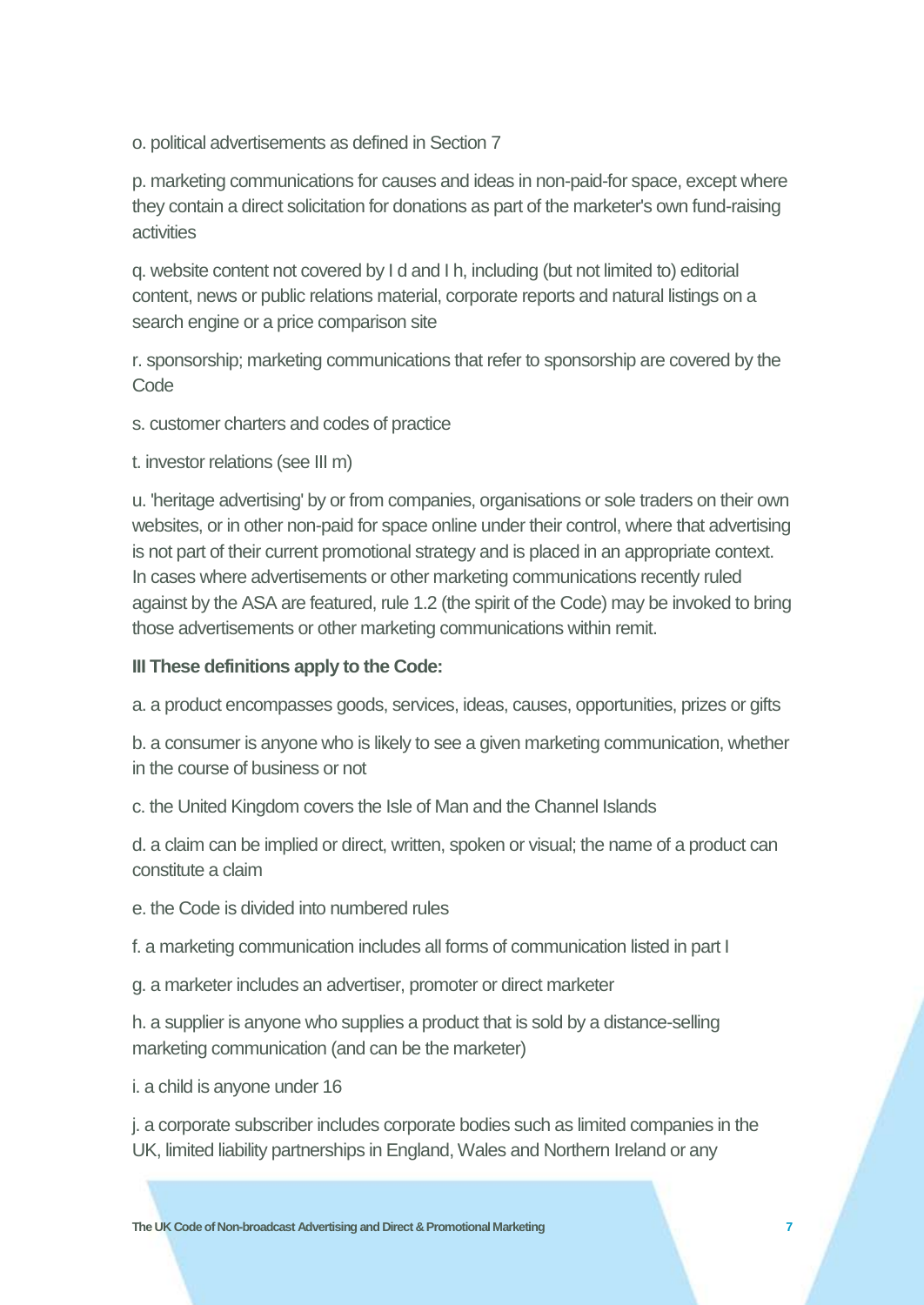partnerships in Scotland. It also includes schools, hospitals, Government departments or agencies and other public bodies. It does not include sole traders or non-limited liability partnerships in England, Wales and Northern Ireland. See rule 10.14

k. An advertorial is an advertisement feature, announcement or promotion, the content of which is controlled by the marketer, not the publisher, that is disseminated in exchange for a payment or other reciprocal arrangement

l. A viral advertisement is an e-mail, text or other non-broadcast marketing communication designed to stimulate significant circulation by recipients to generate commercial or reputational benefit to the marketer. Viral advertisements are usually put into circulation ("seeded") by the marketer with a request, either explicit or implicit, for the message to be forwarded to others. Sometimes they include a video clip or a link to website material or are part of a promotional campaign

m. Investor relations material is information about an organisation (including its goods or services) addressed to the financial community, including shareholders and investors, as well as others who might be interested in the company's stock or financial stability.

#### **IV These criteria apply to the Code:**

a. the ASA Council's interpretation of the Code is final

b. if it is not clear whether a communication falls within the remit of the Code, the ASA will be more likely to apply the Code if the material complained about is in paid-for space

c. compliance with the Code is assessed according to the marketing communication's probable impact when taken as a whole and in context. That will depend on the medium in which the marketing communication appeared, the audience and its likely response, the nature of the product and any material distributed to consumers

d. the Non-broadcast ASA Council may have regard to decisions made by the Broadcast ASA Council under the BCAP Code and, similarly, the Broadcast ASA Council may have regard to decisions made by the Non-broadcast ASA Council under the CAP Code. Factors that help to determine whether an ASA ruling is likely to apply across media include, but are not limited to, the characteristics of the medium, how the advertisement is targeted, the context in which a claim is made and the extent to which the relevant CAP Code provisions correspond to those in the BCAP Code

e. the Code does not have the force of law and its interpretation will reflect its flexibility. The Code operates alongside the law; the Courts may make rulings on matters covered by the Code

f. an indication of the statutory rules governing marketing communications is given on [www.cap.org.uk;](http://www.cap.org.uk/) professional advice should be taken about their application